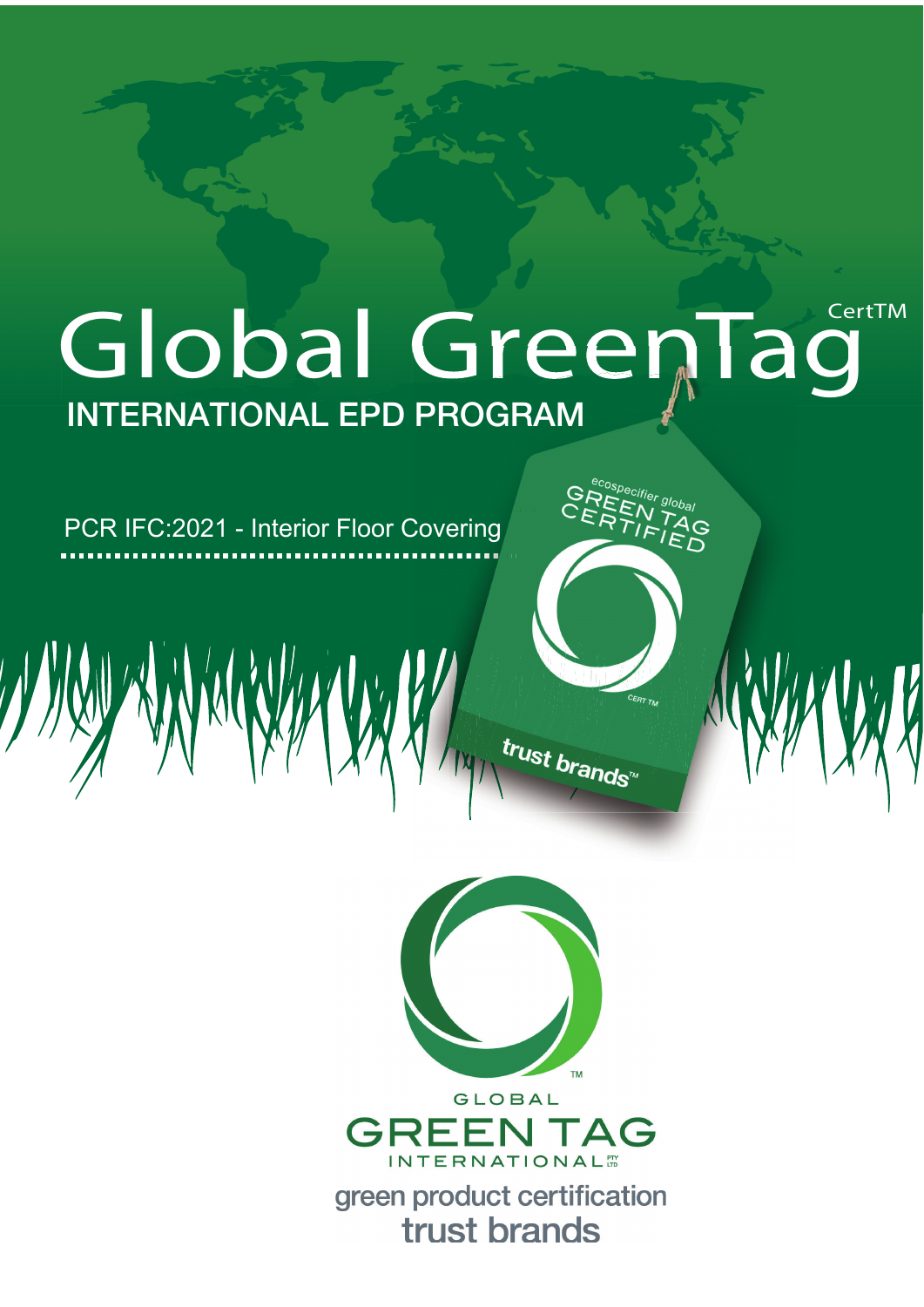## **GLOBAL GREENTAG INTERNATIONAL PTY LTD**

# **ENVIRONMENTAL PRODUCT DECLARATION (EPD) PROGRAM**

**Type III EPDs**

**Compliant to**

**EN 15804 +A2, ISO 14025 and ISO 21930**

**For construction products**

**Sub Product Category Rules (PCR) based on Life Cycle Analysis**

**Interior Floorcoverings sub PCR 2021 IFC V1**

211010\_PCR\_EN15804SubPCRFL2021InteriorFloorcoveringV1@Evah10October2021\_v33 Uncontrolled if printed or used outside of GGTI System. Approved: DB 29.03.2019 Page ii of 6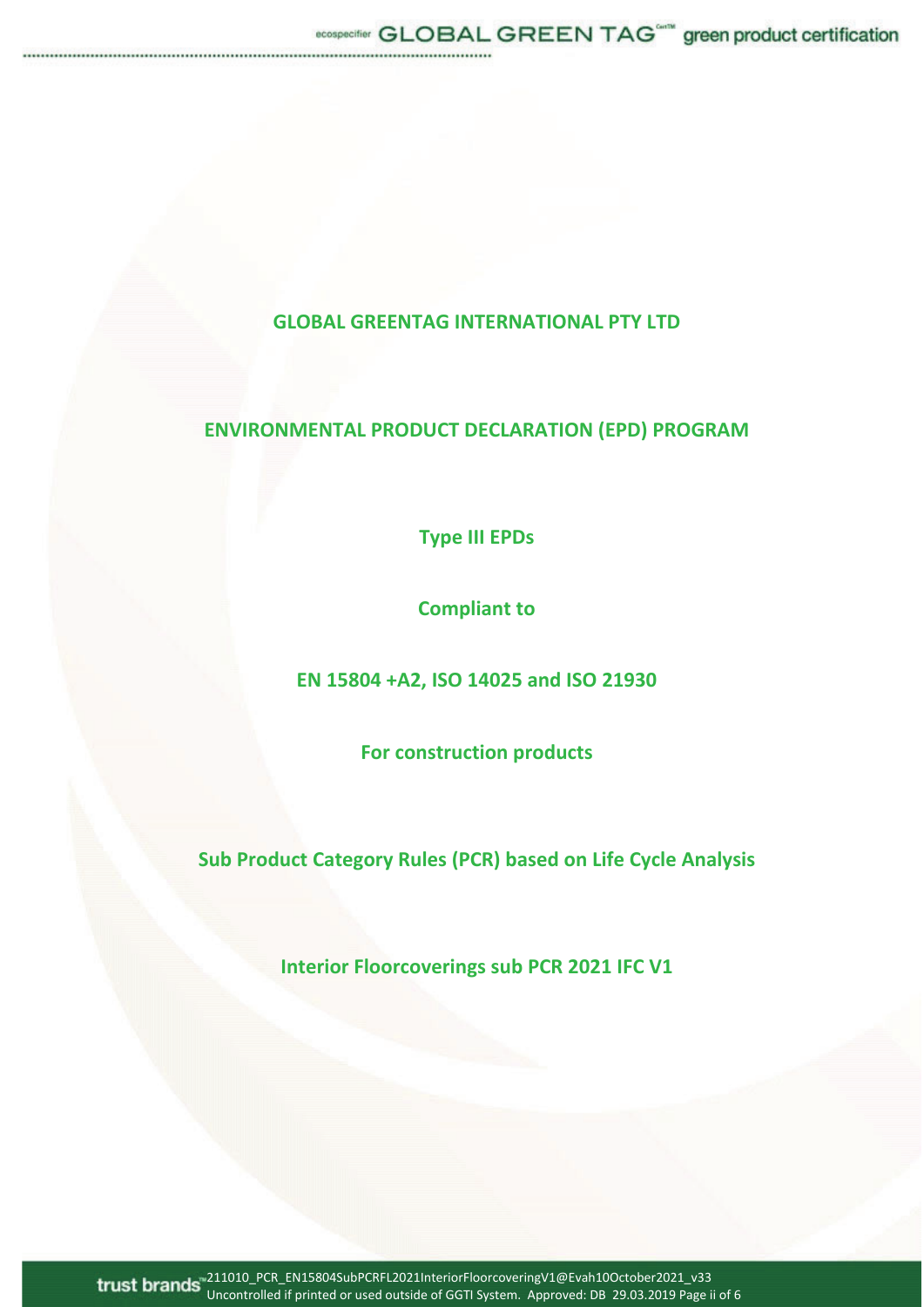## **I. Application**

While CEN standard EN 15804 serves as the core Product Category Rules (PCR)s pertaining to all product categories, this document contains sub PCRs that apply to a particular product category. The former is called the PCR master document and the latter is called the sub PCR. When new product assessments are needed, a sub PCR is developed and new rules defined for that category. As environmental health legislation is enacted, rules in the master document shall be revised with file name and revisions clearly marked so all such PCRs are identifiable for those points in time.

### **II. Authors**

These product category rules, compiled by Delwyn Jones, Director Sustainability, The Evah Institute a Division of Ecquate Pty Ltd have been customised for this product class by Dr Nana Bortsie-Aryee, Senior Product Assessor, Global GreenTag. Rules were approved for Global GreenTag adoption by David Baggs, Program Director, Global GreenTag International Pty Ltd.

#### **III. Terms of Validity**

- Product Category Rules Interior Floorcoverings sub PCR 2021 IFC V1
- PCR issue date  $10/10/2021$  and Period of validity to  $10/10/2023$

### **IV. Goal**

The intended goal of this sub PCR is a guide for developing EPDs for sets of defined product with specified functionality. Users include specifiers, manufacturers and stakeholders. It is valid for all such defined products and related components according to standards and technical approvals herein.

#### **V. Product Set Definition**

The declared product set includes floorcovering used for buildings of all kinds including fabrications of:

- resilient, dry or wet areas, moisture resistant, carpet, felting, underlay or backing made from:
- woven, non-woven, homogenous, heterogeneous, melded, laminated, cast or extruded forms of:
- metal, wood, pulp, paper, polymer, vinyl, rubber, plaster, wool, hair, fibre, fabric or composites

Where relevant specifications must conform to International and Australian Standards including:

- x Australian and New Zealand Standard AS/NZS 2111.1:1996 Textile Floor Coverings Test and Measurements – Machine-made Textile Floor Coverings – Determination of Total Thickness and or;
- AS 1884 Floor coverings Resilient sheet and tiles.
- Australian standard AS 4288 Soft underlays for textile floor coverings
- x ASTM F970 Standard Test Method for Static Load Limit and EN 425/ISO 4918 Chair Castors test.
- AS ISO 9239 Reaction to fire tests for flooring; BCA Spec C1.10 Reaction to Fire and BCA section C1.10a Fire Hazard Properties – Floors, Walls and Ceilings;
- AS/NZS 1860.1:2002 Particleboard Flooring-Specifications; EN ISO 10582:2012 Resilient Floorcoverings Heterogeneous Vinyl Floorcoverings Specification; EN ISO 105874: 2012 Resilient, Laminate and Textile Floorcoverings Classification;
- AS 4586 Slip resistance classification of new pedestrian surface materials
- EN 13893 Resilient, laminate and textile floor coverings; EN 660-2 Determination of wear resistance; EN ISO 10581 Resilient floor coverings specifications
- x International Standards Association Standard ISO/TC 219 Floor Coverings; ISO 14486:2012 Laminate Floor Covering – Specification

System outcomes and results are declared per unit mass and reflect product performance at reference conditions of exposure, strength, wear, temperature and humidity defined by 14025:2006, 6.7. The functional unit for cradle to grave EPDs reflects floorcovering service over 60 years in given sectors/m<sup>2</sup>.

### **VI. Declared Unit**

The declared unit is floorcovering/kilogram (kg) cradle to gate with options LCA where applicable.

#### **VII. Functional Unit**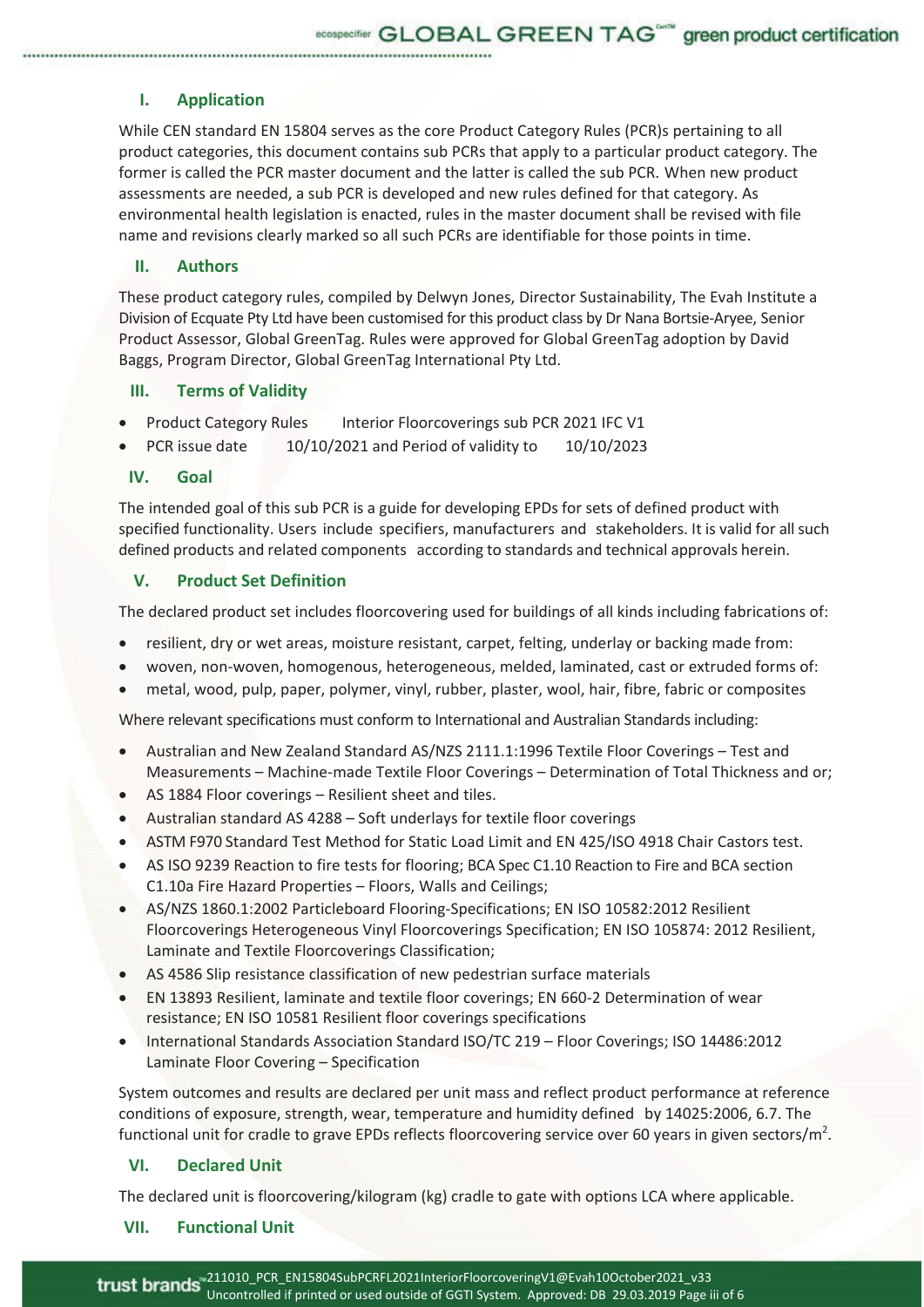Here the functional unit is 60 years floorcovering use in buildings in given sectors/m<sup>2</sup> cradle to grave.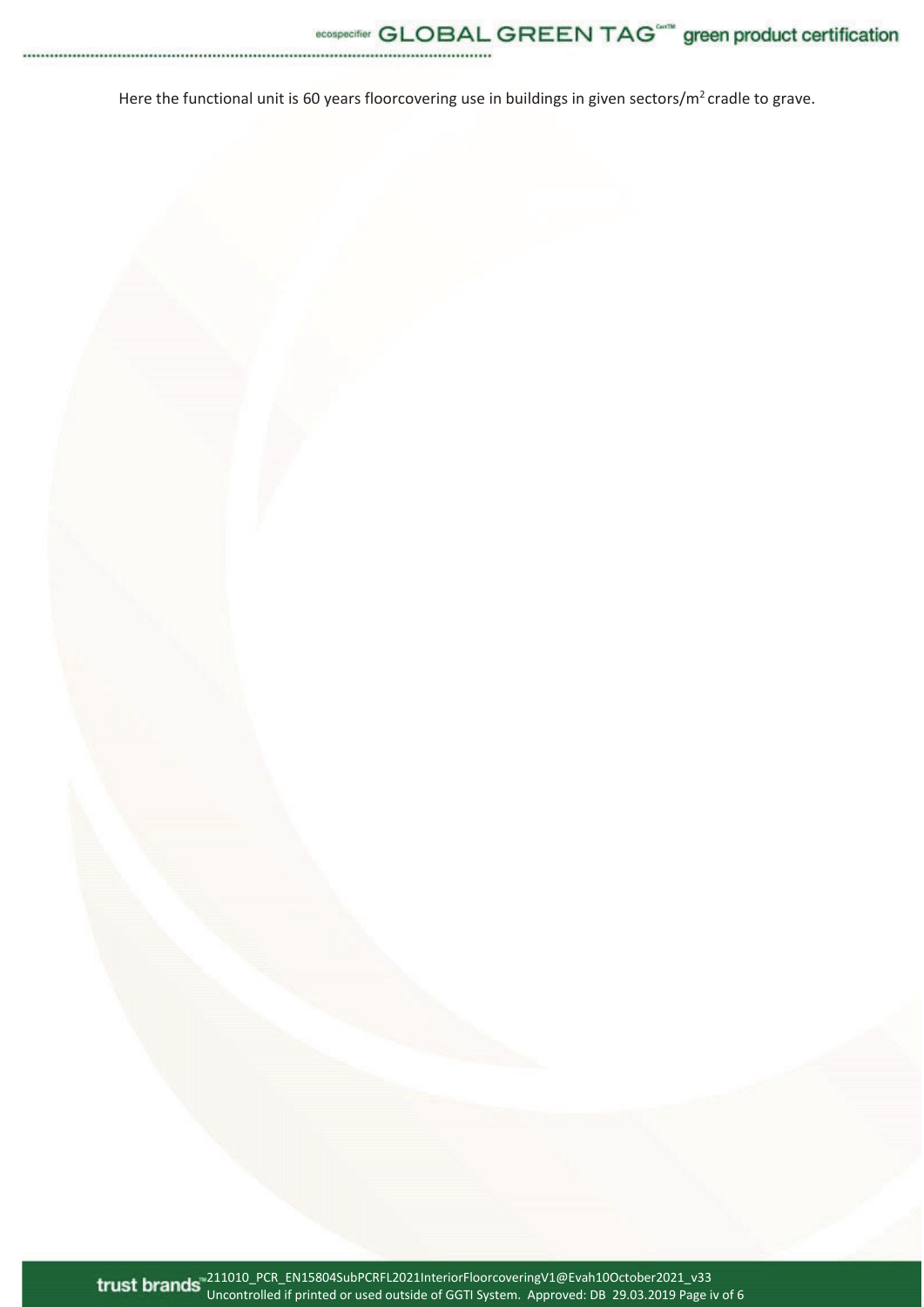#### **Normative References**

Australian and New Zealand Standard AS/NZS 2111.1:1996 Textile Floor Coverings – Test and Measurements – Machine-made Textile Floor Coverings – Determination of Total Thickness and or;

AS 1884 Floor coverings – Resilient sheet and tiles.

ASTM F970 Standard Test Method for Static Load Limit

EN 425/ISO 4918 Resilient and Laminate floor coverings: Castor chair test

AS ISO 9239 Reaction to fire tests for flooring;

BCA Spec C1.10 Reaction to Fire and BCA section C1.10a Fire Hazard Properties – Floors, Walls and Ceilings;

AS/NZS 1860.1:2002 Particleboard Flooring-Specifications

CENT/TR 15941 - 2010: Sustainability of construction works – Environmental Product Declarations-Methodology for the selection of generic data, CEN

CENT/TR 15942 - 2014: Sustainability of construction works - Environmental Product Declarations-Communication formats: business to business, CEN

CML LCA methodology, Institute of Environmental Sciences (CML), Faculty of Science, University of Leiden, Netherlands

EN ISO 10582:2012 Resilient Floorcoverings – Heterogeneous Vinyl Floorcoverings Specification;

EN ISO 105874: 2012 Resilient, Laminate and Textile Floorcoverings Classification;

AS 4586 Slip resistance classification of new pedestrian surface materials

EN 660-2 Resilient floor coverings – Determination of wear resistance – Part 2: Frick-Taber test.

EN ISO 10581 Resilient floor coverings Homogeneous poly(vinyl chloride) floor covering Specifications

EN 15643-1: 2011: Sustainability of construction works - Sustainability assessment of buildings – Part 1 general framework, CEN

EN 15643-2: 2011: Sustainability of construction works - Sustainability assessment of buildings – Part 2 framework for assessment of environmental performance, CEN

EN 15804: 2012: Sustainability of construction works, Environmental product declarations, European Committee for Standardisation (CEN)

EN15978 - 2011: Sustainability of construction works - Assessment of environmental performance of buildings - Calculation method, European Committee for Standardisation, CEN

International Standards Association Standard ISO/TC 219 – Floor Coverings

ISO 14486:2012 Laminate Floor Covering – Specification

ISO 6707-1:2004 Building and civil engineering: Vocabulary Part 1: General terms

ISO 9001:2008 Quality Management Systems Requirements

ISO 14001:2004 Environmental management systems: Requirements with guidance for use

ISO 14004:2004 EMS: General guidelines on principles, systems & support techniques

ISO 14015:2001 EMS: Environmental assessment of sites & organizations (EASO)

ISO 14020:2000 Environmental labels & declarations — General principles

ISO 14024:2009 Environmental labels & declarations -- Type I Principles & procedures

ISO 14025:2006 Environmental labelling & declarations Type III EPDs Principles & procedures

ISO 14031:1999 EM: Environmental performance evaluation: Guidelines

ISO 14040:2006 EM: Life cycle assessment (LCA): Principles & framework, London, BSI, 2006.

ISO 14044:2006 EM: LCA: Requirement & guideline LCI; LCIA Interpretation, London, BSI, 2006.

ISO 14050:2009 Environmental management: Vocabulary

ISO 14064:2006 EM: Greenhouse Gases: Organisation & Project reporting, Validation & verification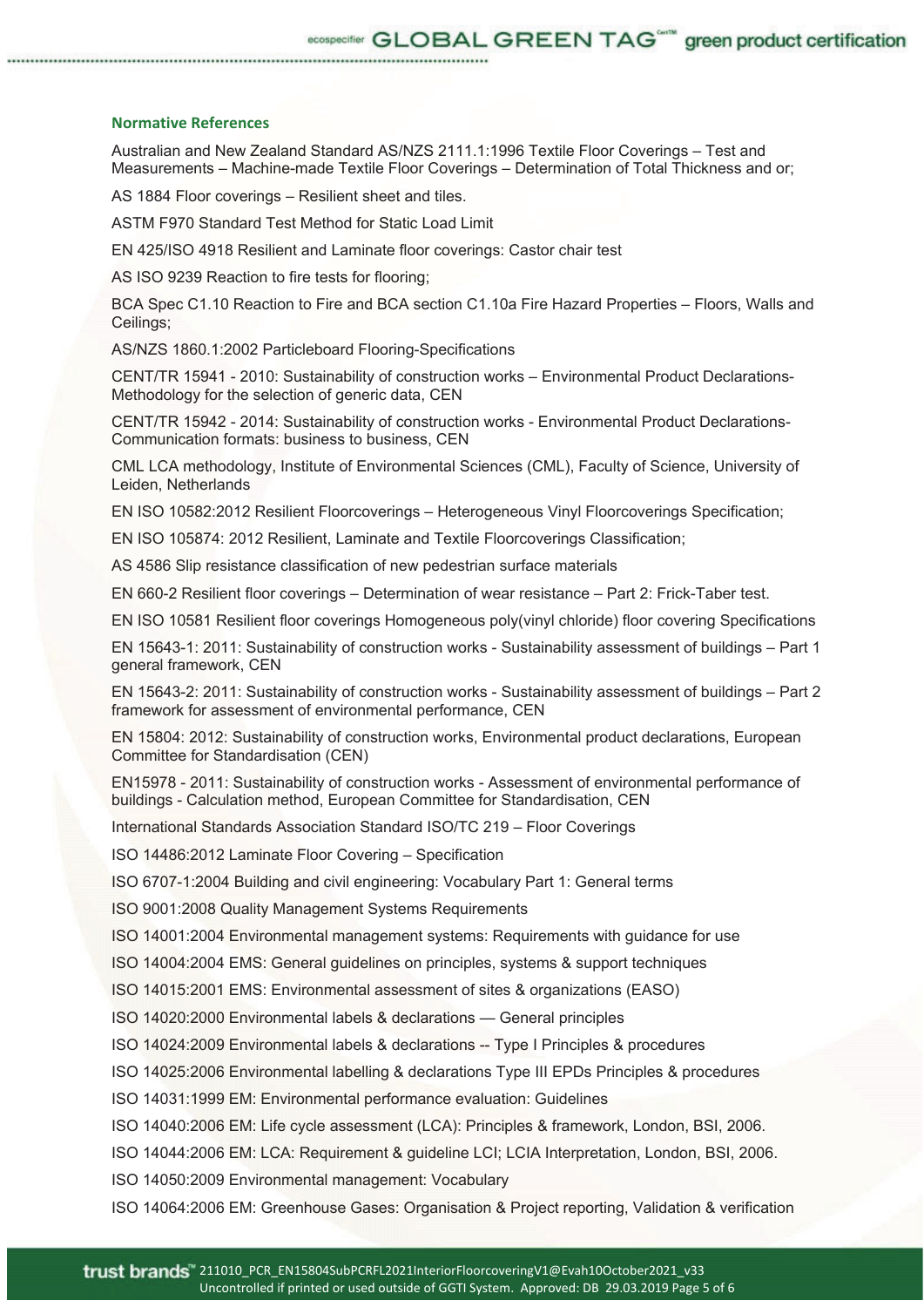ISO 15392:2008 Sustainability in building construction General principles

ISO 15686-1:2011 Buildings & constructed assets Service life planning Part 1: General principles

ISO 15686-2:2012 Buildings & constructed assets Service life (SL) planning Part 2: prediction

ISO 15686-8:2008 Buildings & constructed assets SL planning Part 8: Reference & estimation

ISO 21929-1:2011 Sustainability in building construction Sustainability indicators Part 1 Framework

ISO 21930:2007 Building construction: Sustainability, Environmental declaration of building products

ISO 21931-1:2010 Sustainability in building construction Framework for methods of assessment for environmental performance of construction works Part 1: Buildings

ISO 21932:2013 Sustainability in buildings and civil engineering works -- A review of terminology

#### General References

Australian & New Zealand (ANZECC) Guidelines For Fresh & Marine Water Quality (2000) http://www.environment.gov.au/water/quality/national-water-quality-management-strategy

Basel Convention (2011) Control of Transboundary Movement of Hazardous Waste & Disposal http://www.basel.int/portals/4/basel%20convention/docs/text/baselconventiontext-e.pdf

BRE Global, BRE Environmental Profiles 2013: Product Category Rules for Type III EPD of construction products to EN 15804:2012+A1:2013, PN 514. Watford, BRE, 2014

Boustead (2014) Model 6 LCI database http://www.boustead-consulting.co.uk/publicat.htm USA & UK

EcoInvent (2014) LCI Model 3 database http://www.ecoinvent.ch/ EcoInvent, Switzerland

Evah (2019) LCA Tools, Databases & Methodology at http://www.evah.com.au/tools.html

Franklin Associates (2014) US LCI Database http://www.fal.com/index.html Eastern Research Group US

GreenTag™ Certification (2019) http://www2.ecospecifier.org/services\_offered/greentag\_certification

GreenTag™ (2019) Product Category Rules http://www.globalgreentag.com/greentag-epd-program

Jones D., Mitchell. P. & Watson P. (2004) LCI Database for Australian Commercial Building Material: Report 2001-006-B-15, Sustainable Built Assets, CRC for Construction Innovation

Jones D.G et al. (2009) Chapter 3: Material Environmental LCA in Newton P et al., (eds) Technology, Design & Process Innovation in the Built Environment, Taylor & Francis, UK

IBISWorld (2019) Market Research, http://www.ibisworld.com.au/ IBISWorld Australia

International Energy Agency, Energy Statistics 2018 http://www.iea.org/countries/

Plastics Europe (2019) Portal http://www.plasticseurope.org/plastics-sustainability/eco-profiles.aspx

Pre (2017) SimaPro 8 Software, Netherlands http://www.pre-sustainability.com/simapro-manuals

Myhre et al, 2013, Anthropogenic and Natural Radiative Forcing Chapter 8 in Stocker et al (eds.) Climate Change 2013, AR5 of the IPCC, Cambridge U Press UK. http://www.ipcc.ch/report/ar5/wg1/

Roache S. K. (2012) IMF Report WP/12/115 China's Impact on World Commodity Markets http://www.imf.org/external/pubs/ft/wp/2012/wp12115.pdf International Monetary Fund

UNEP (2014) Persistent Organic Pollutants http://www.chem.unep.ch/pops/ The UN

USLCI (2019) Life-Cycle Inventory Database https://www.lcacommons.gov/nrel/search, USA

U.S. Geological Survey National Minerals (2019) http://minerals.usgs.gov/minerals/pubs/ USA

US EPA (2014) Database of Sources of Environmental Releases of Dioxin like Compounds in U.S http://cfpub.epa.gov/ncea/cfm/recordisplay.cfm?deid=20797 p 1-38, 6-9, USA.